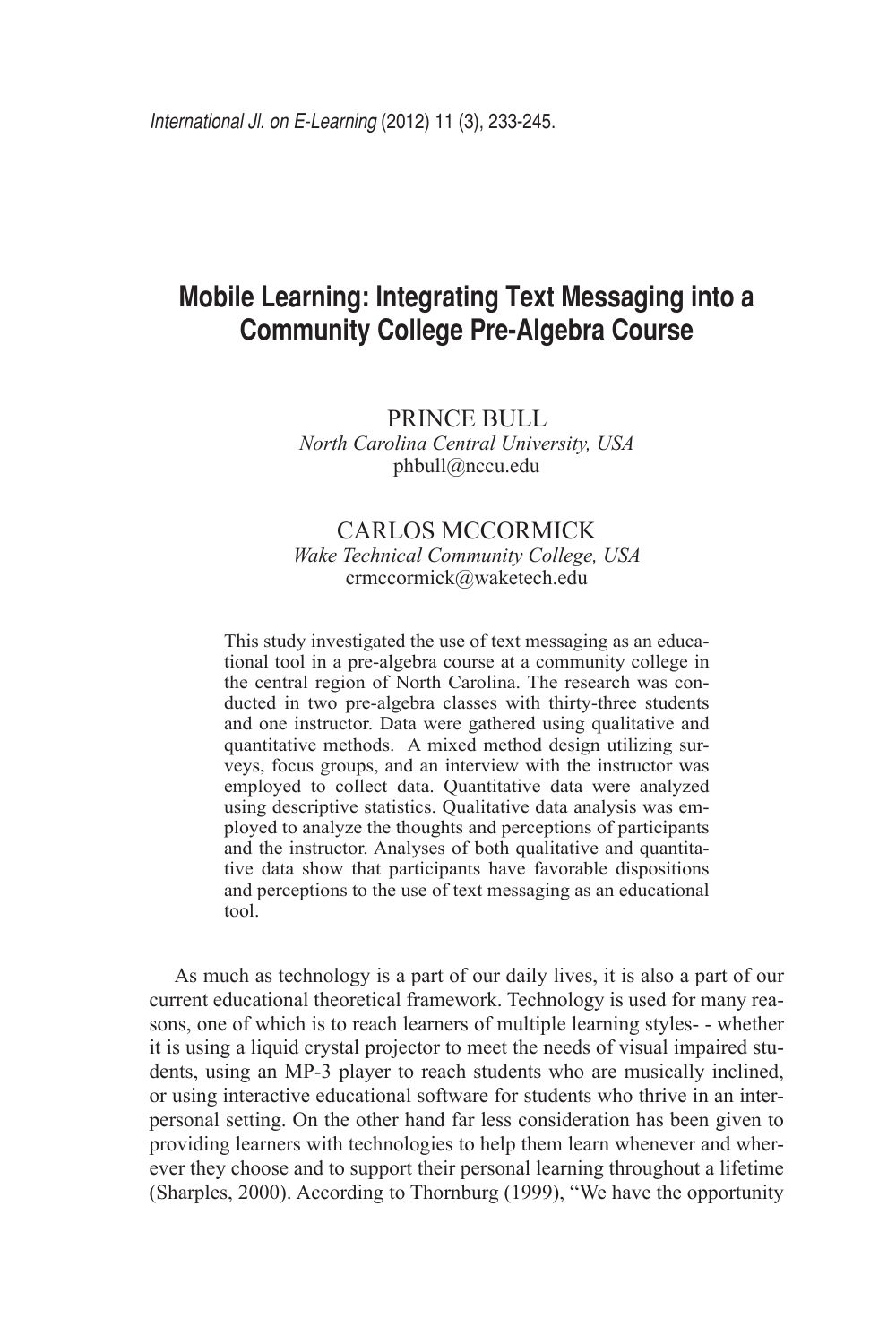to use technologies in ways that support modern pedagogical thought devoted to the premise that all are capable of learning, even if the pathways for each learner are different."

## **Mobile Learning**

According to the Horizon Report (2009), there are six areas of emerging technologies that will significantly impact education in the next five years- -cloud computing, the use of Geocoded data, personal web tools, semanticaware applications, smart objects that give ordinary objects the power to recognize their physical location and respond appropriately, and mobile devices. This study focuses on the last of these emerging technologies, mobile devices. One mobile device that could possibly have a big impact in education is the cell phone. This study focused on the impact of using text messaging as an educational tool in a pre-algebra class at a community college. The cell phone is a tool instructors and students are starting to use to extend teaching and learning beyond the walls of the traditional classroom. The cell phone is currently being used in a variety of ways; students are able to take quizzes via the cell phone; students can communicate with instructors and peers, check their daily class schedule, register for classes, conduct Internet searches, engage in social networking, and even check on the dining hall menu (Kharif, 2008). According to William Rankin (2008), co-director of mobile learning research at Abilene Christian University, "This is a new platform for learning, in the same way a laptop or a desktop was a new platform."

When mobile devices are used in education they fall within the category of M-Learning. What is M-Learning? Mcconatha and Praul (2008) define mobile learning as learning accomplished with the use of small, portable computing devices. Lee and Chan (2007) define it as "the acquisition of any knowledge and skill through using mobile technology, anywhere, anytime." O'Malley defines M-Learning as any learning that happens when the learner is not at a fixed, predetermined location via mobile technology. While the definitions from these authors do not provide a concrete definition, they all agreed that M-Learning is learning via a mobile device. John Traxler (2007) states that there are some people who view mobile learning as mobility of learning in terms of the learner's experiences of learning with mobile devices. Traxler also believes that mobile learning will support a wide variety of conceptions of teaching uniquely placed to support learning that is personalized, authentic, and situated. In their study of using mobile devices, Chan and Lee identified seven key attributes of mobile learning: spontaneity, personalization, informality, context-sensitivity, portability, ubiquity, and pervasiveness. Instructional technologists, instructors, and administrators are trying to find effective ways to integrate mobile learning in traditional and online settings. Despite not having one concise definition or a theoretical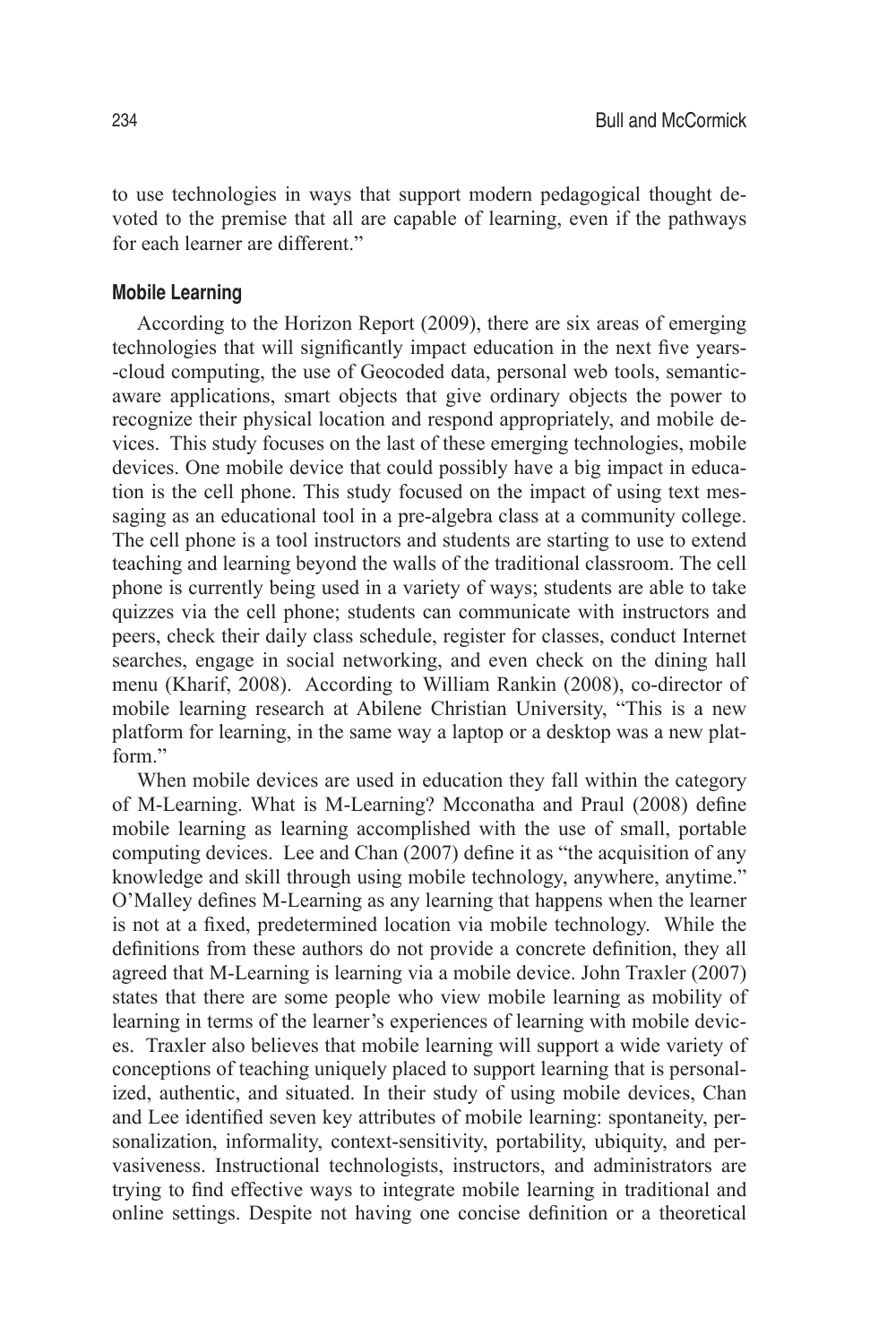framework, M-Learning has the potential to have a big impact in education. According to the Benefits & Compensation Digest (2008), there is a good possibility that M-Learning will permeate our lives in the future to meet the increasing demand for quality, flexibility training, and to fulfill the needs of lifelong learning.

As M-Learning grows, cell phones and one of their prominent features- - text messaging, also known as Short Message Service (SMS)-- will pay a significant role in this new learning phenomenon addressed in this study. Cell phones are particularly popular with teenagers and college students. In Varda's (2004) article, Rebecca Noah, an AT&T wireless spokeswoman, states, "Students are most interested in using cell phones because of their flexibility." Ball State Media Relations Director Marc Ransford states that "text messaging has overtaken e-mail and instant messaging as the main form of communication, as 94 percent of students send and receive text messages." Like cell phones the use of text messaging is relatively new in terms of its use in education. Despite being a new tool in education, institutions, administration, staff, and faculty are experimenting with text messaging in a variety of ways. In a study done by Cavus and Ibrahim (2007), text messaging was used to help students learn new English words. Using special software on the instructor's computer, a new word was sent out to students every half an hour via text messages in order to help students become familiar with new English words. The experiment received favorable marks from participants. Participants expressed their satisfaction and enjoyment of learning away from the classroom. Students in the Cavus and Ibrahim study recommended that other instructors should also use mobile phone based teaching to support their teaching activities in the classroom.

With any new integration, there are positives and negatives. As text messaging, cell phones, and M-Learning move through their initial stages of pedagogical development, issues need to be addressed. One of the big issues with text messaging is dealing with its own lingo (e.g., "your" "spelled "UR," problems cut down to "Probs.") For some educators this presents a problem. Labrow (2004) expressed his concerns on this issue, "Times change, and letter writing isn't the formal thing that it was. But these low standards of communication now pervade our everyday lives". As for the use of cell phones in education, Noble (2009), president of the Canadian Teachers' Federation, does not object to the use of cell phones in education, but he has some concerns about its negative effects on teaching and learning, stating: "We have serious concerns about their misuses (e.g., cheating on exams, cyber bullying or just being disruptive in class." With some of the positives and the negatives of using text messaging in education outlined, there is the need to validate its pedagogical and technological integration in education. Labrow sums up this view when he states that, "mobile Learning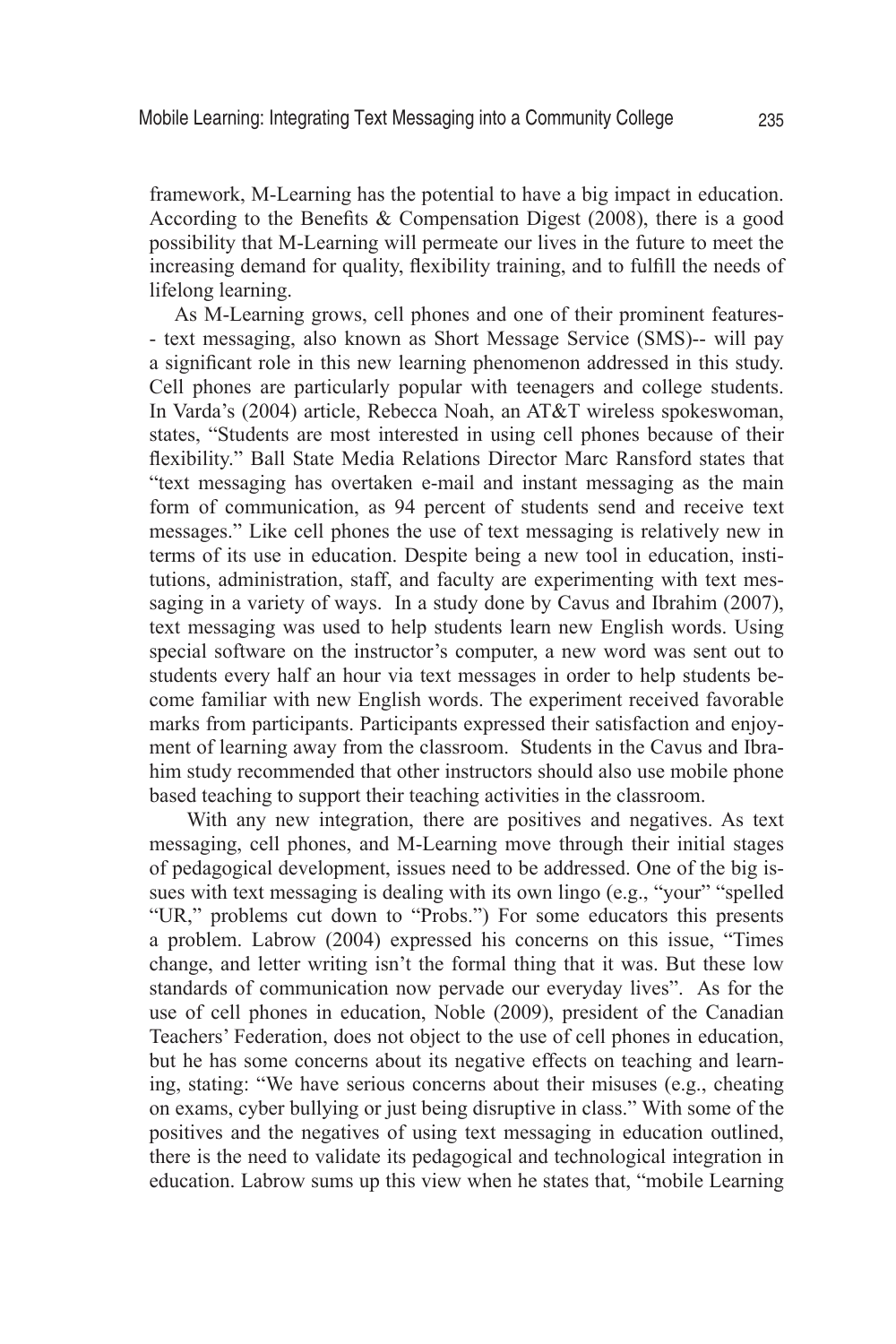could be great -- but let's get it right, and let's not be seduced by the speed and availability of mobile media."

## **Theoretical Framework**

According to Traxler (2007), mobile learning is essentially personal, contextual and situated; this means it is "noisy." Being "noisy" is a possible reason why at the time of this study M-learning does not have a concrete definition or a simple theoretical framework as it relates to education. The study is guided by the learning theory of informal and lifelong learning (Muyinda, 2007). According to Muyinda, "the learning theory of informal and lifelong learning promotes activities that support learning outside of a dedicated learning environment." Mobile technologies can support informal learning that can be intentional or accidental (Sharples, 2000). The use of mobile learning, especially text messaging via the cell phone, could be used to informally address problem-based learning. Mobile learning will help people blend formal and informal learning and manage their studies across life and career transitions (Peng, Su, Chou & Tsai, 2009). On the other hand Naismith, et al. (2004) define informal and lifelong learning as activities that support learning outside a dedicated learning environment and formal curriculum.

## **Importance of the Study**

This research seeks to discover the effectiveness of text messaging as a teaching tool in a pre-algebra course. Second, the research seeks to gain an understanding of students' perceptions of text messaging as an educational tool. Text messaging, a form of mobile learning, is relatively new when it comes to education. Finally, the research seeks to build upon previous research to define the role of mobile technologies like cell phones, smart phones and PDA's in education. Is mobile learning just a fad or is it something that can be an effective teaching tool for every student? This research provides insight into this question.

## **Research Questions**

As stated earlier, the purpose of this study was to investigate the impact of using text messaging as an educational tool in a pre-algebra class at a community college in the central region of North Carolina. This study seeks to prove that the integration of text messaging in the pre-algebra course will positively impact the perceptions of students to the use of text messaging in the pre-algebra course.

This research seeks to reject the hypothesis that students did not have a more positive disposition to text messaging as an instructional tool after the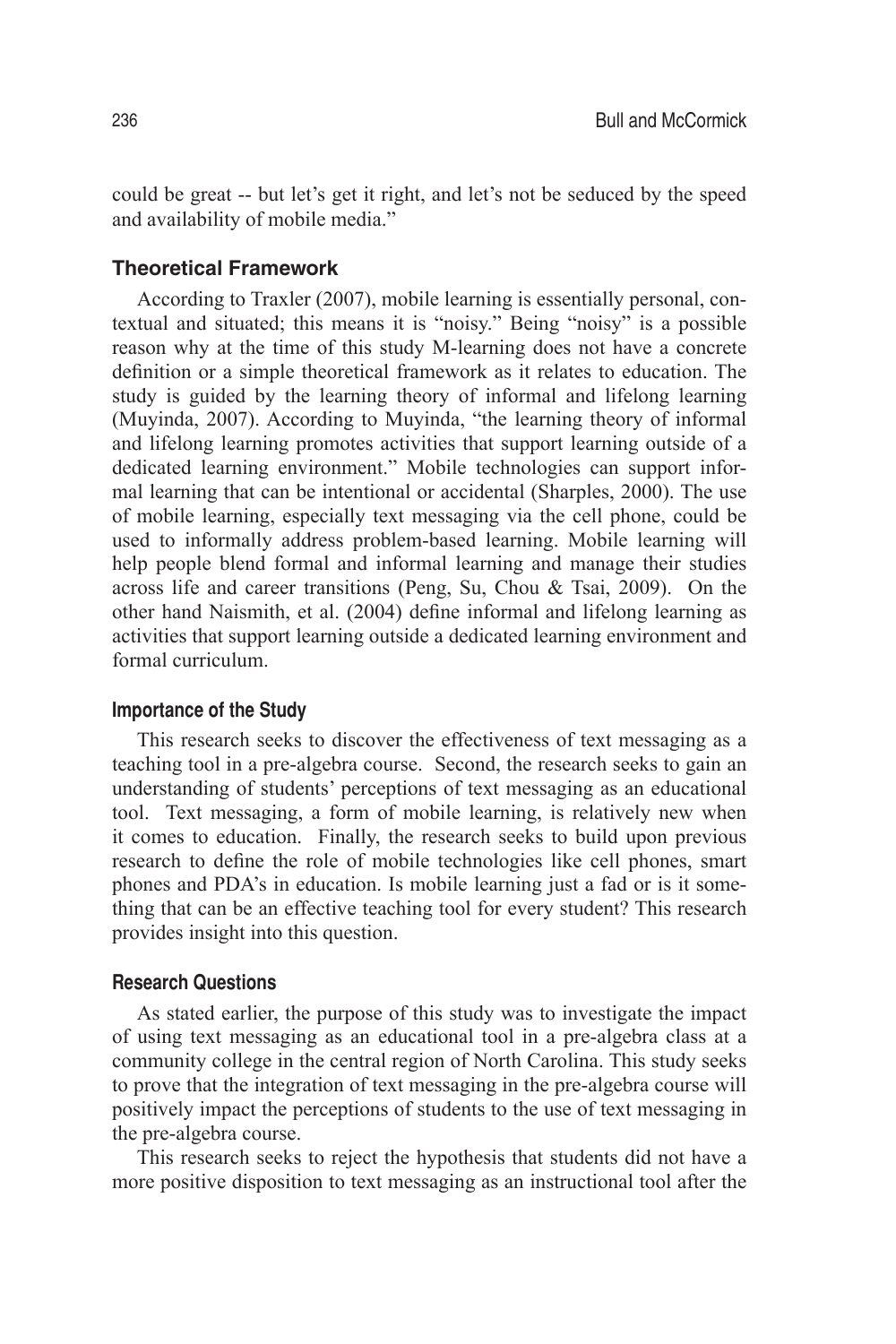integration in the pre-algebra course. This research was guided by the following research questions:

1. How effective was text messaging as an instructional tool in a prealgebra course?

2. What are students' perceptions to text messaging as an educational tool?

3. In what ways can text messaging be used to enhance the educational experience?

4. To what extent can text messaging be utilized to support communication, reflection, and interest, and thus provide pedagogically rich learning environments that engage and motivate the learner?

## **Participants**

The research was conducted in two pre-algebra classes at a community college located in the central region of North Carolina. Thirty-three students and one instructor volunteered to participate in the study.

## **Research Design**

The study conducted in spring 2010, utilized both qualitative and quantitative design methodologies. Participants completed a pre-survey at the beginning of the course and a post-survey at the end of the course. (See Table 1.) They also participated in a focus group session at the end of the treatment. The purpose of the focus group was to collect and analyze information on the perceptions of participants on the use of text messaging and cellular telephones in their pre-algebra course. The recorded session was transcribed and analyzed. The data were analyzed using triangulation to identify patterns and common themes. The following are examples of questions posed during the focus group discussion:

1. What are some of your thoughts about having text messages sent to you as part of your pre-algebra course?

2. How did the text messages enhance your participation in class?

3. What types of text messages did you like the most during this experience?

4. What are your views on using text messaging in education?

The course instructor provided the text messages researchers sent out to students. The normal routine for the instructor was to provide the text messages to the researchers at the beginning of the week. Researchers would check daily with the instructor to see if there were any last minute text messages the instructor would like to send out that were not given to the researcher at the beginning of the week. Generally, the instructor provided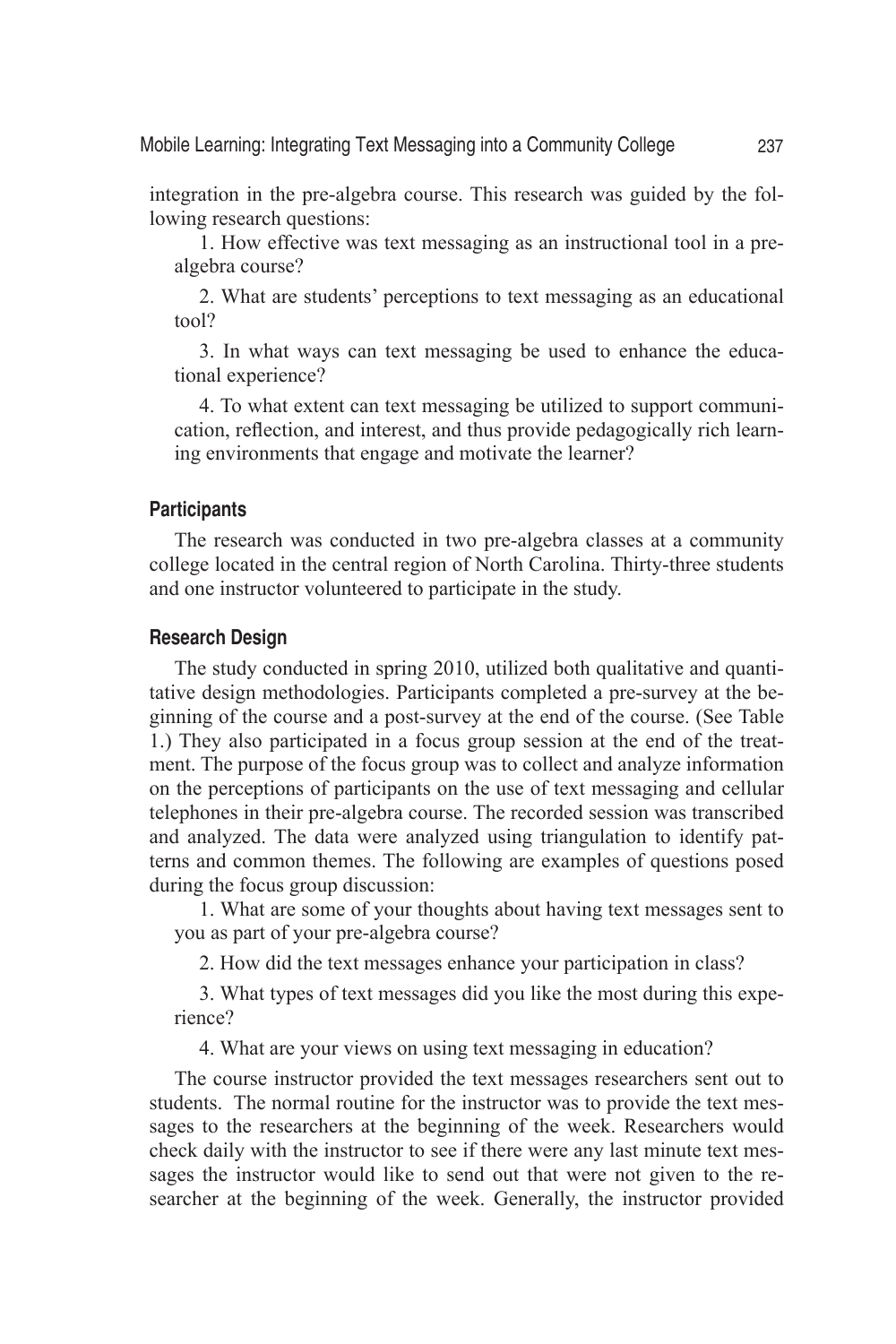four text messages to send out during the week. However, there were several weeks students received a text message everyday, (Monday – Friday). Researchers sent out text messages at various times of the day, mainly between the hours of 10 a.m. - 8 p.m., Monday - Sunday via a smart phone (Apple iPhone). Each text was archived for the purpose of discussing the text message at the end of the experiment with the focus group and the instructor and to group them into categories. (See Table 2.) For the purposes of this research, the text message delivery was a one-way communication from instructor to students. This was done to maintain privacy for the instructor, reduce contact hours with students, and prevent constant engagement.

| Table 1                                           |  |  |  |  |
|---------------------------------------------------|--|--|--|--|
| Pre and Post-Survey Text Messaging and Cell Phone |  |  |  |  |
| Educational Uses Instruments                      |  |  |  |  |

| Instructions: Place an 'x' between each adjective pair to indicate                                                                  |   |                |   |                |   |   |   |             |
|-------------------------------------------------------------------------------------------------------------------------------------|---|----------------|---|----------------|---|---|---|-------------|
| how you feel about text messaging in your pre-algebra course.                                                                       |   |                |   |                |   |   |   |             |
| To me, text messaging in education is:                                                                                              |   |                |   |                |   |   |   |             |
|                                                                                                                                     | 1 | $\mathfrak{p}$ | 3 | $\overline{4}$ | 5 | 6 | 7 |             |
| unimportant                                                                                                                         |   |                |   |                |   |   |   | important   |
| boring                                                                                                                              |   |                |   |                |   |   |   | interesting |
| irrelevant                                                                                                                          |   |                |   |                |   |   |   | relevant    |
| unexciting                                                                                                                          |   |                |   |                |   |   |   | exciting    |
| means nothing                                                                                                                       |   |                |   |                |   |   |   | means a lot |
| unappealing                                                                                                                         |   |                |   |                |   |   |   | appealing   |
| mundane                                                                                                                             |   |                |   |                |   |   |   | fascinating |
| worthless                                                                                                                           |   |                |   |                |   |   |   | valuable    |
| uninvolving                                                                                                                         |   |                |   |                |   |   |   | involving   |
| not needed                                                                                                                          |   |                |   |                |   |   |   | needed      |
| Instructions: Place an 'x' between each adjective pair to indicate<br>how you feel about cell phone use in your pre-algebra course. |   |                |   |                |   |   |   |             |
| To me, cell phone use in education is:                                                                                              |   |                |   |                |   |   |   |             |
|                                                                                                                                     | 1 | $\overline{2}$ | 3 | $\overline{4}$ | 5 | 6 | 7 |             |
| unimportant                                                                                                                         |   |                |   |                |   |   |   | important   |
| boring                                                                                                                              |   |                |   |                |   |   |   | interesting |
| irrelevant                                                                                                                          |   |                |   |                |   |   |   | relevant    |
| unexciting                                                                                                                          |   |                |   |                |   |   |   | exciting    |
| means nothing                                                                                                                       |   |                |   |                |   |   |   | means a lot |
| unappealing                                                                                                                         |   |                |   |                |   |   |   | appealing   |
| mundane                                                                                                                             |   |                |   |                |   |   |   | fascinating |
| worthless                                                                                                                           |   |                |   |                |   |   |   | valuable    |
| uninvolving                                                                                                                         |   |                |   |                |   |   |   | involving   |
| not needed                                                                                                                          |   |                |   |                |   |   |   | needed      |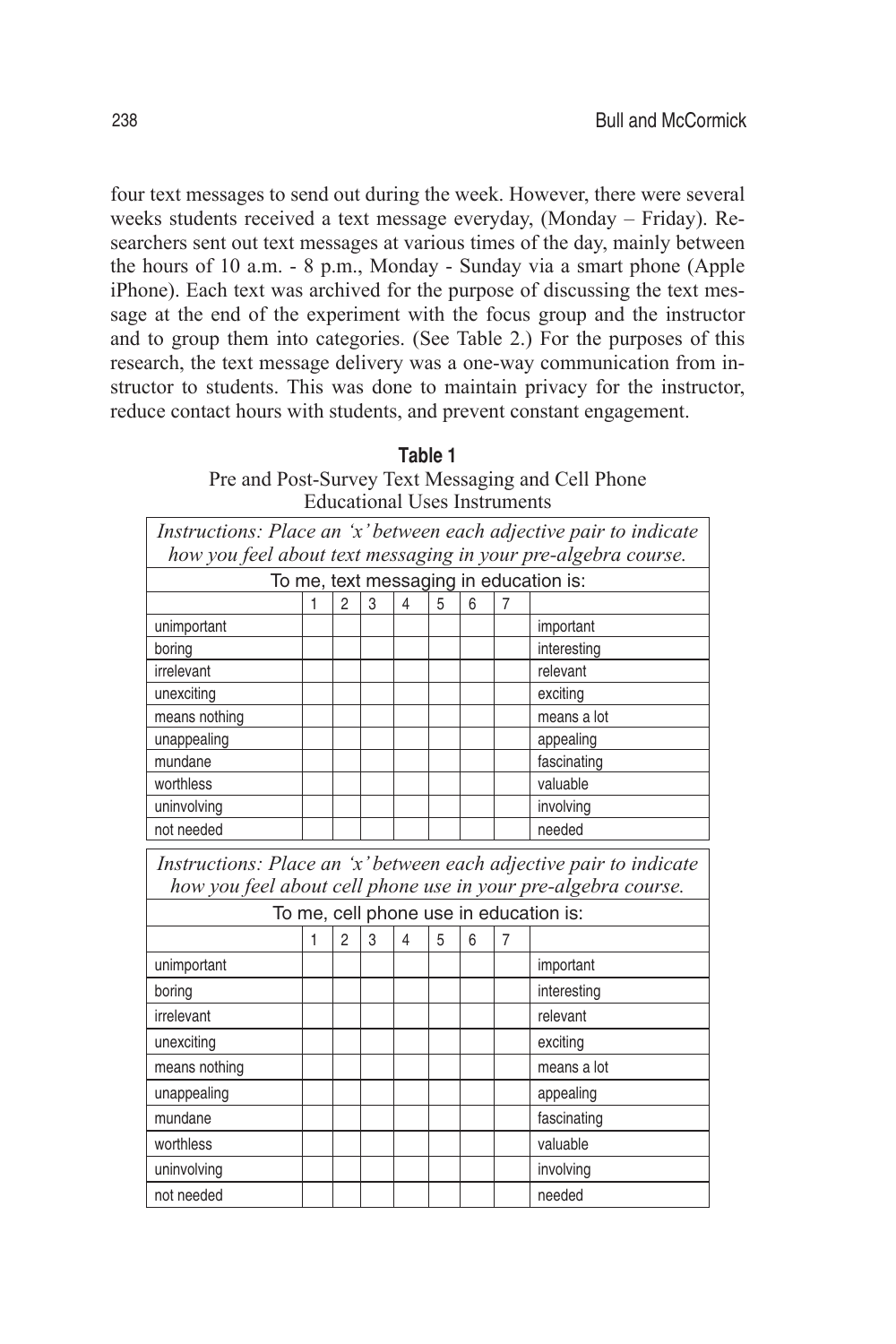The surveys were used to understand the participants' perceptions of text messaging in a pre-algebra classroom. The survey allowed participants to rank both text messaging and cell phone in 10 categories; Important, Interesting, Relevant, Exciting, Means a lot, Appealing, Fascinating, Valuable, Involving, and Needed on a 7 point scale. The participants ranked each category from 1-7 with one being the lowest and seven being the highest. The mean was compared on a 70 point scale. A gain of 5 points from the pretest to the posttest would be deemed as statistically significant in this study.

The instrument was developed by researchers. Using SPSS (now IBM PASW) the Cronbach alpha reliability test was done on the instrument. The reliability of the instrument was determined at .973. Cronbach's alpha reliability coefficient normally ranges between 0 and 1. However, there is actually no lower limit to the coefficient. The closer Cronbach's alpha coefficient is to 1.0 the greater the internal consistency of the items in the scale. It should also be noted that an alpha of .8 is a reasonable goal. It should also be noted that while a high value for Cronbach's alpha indicates good internal consistency of the items in the scale, it does not mean that the scale is one-dimensional.

## **Conclusions and Findings**

#### *Qualitative Findings*

The results acquired from this study clearly provide evidence that text messaging is a viable tool that can enhance the teaching and learning experiences of students. The qualitative analysis yielded several themes from the study. Students liked the fact that they can get reminders, practice problems, and updates right on their mobile devices. No longer did they have to wait in long lines to use a computer at the school lab or worry about finding a hot spot so they could log onto their e-mail accounts. They were excited about the opportunity of receiving text messages. When asked during the focus group session how often they would like to get educational text messages, one student said, "Bring it on! I would like to get a text everyday." Text Messaging is a way of life for a lot of people. One participant commented, "I'd rather text than talk to people on the phone." If texting is that important to students and is something that they feel is not an invasion of their privacy, which was the common response from all students who participated, it is important that this piece of technology is investigated by the faculty, staff and administrators at the high school and college level. Text messaging has the potential to revolutionize teaching and learning mathematics and learning in general. Imagine students entering a mathematics class and believing mathematics could be fun and exciting. Text messaging could possibly provide this experience. Below are qualitative analyses to specific questions.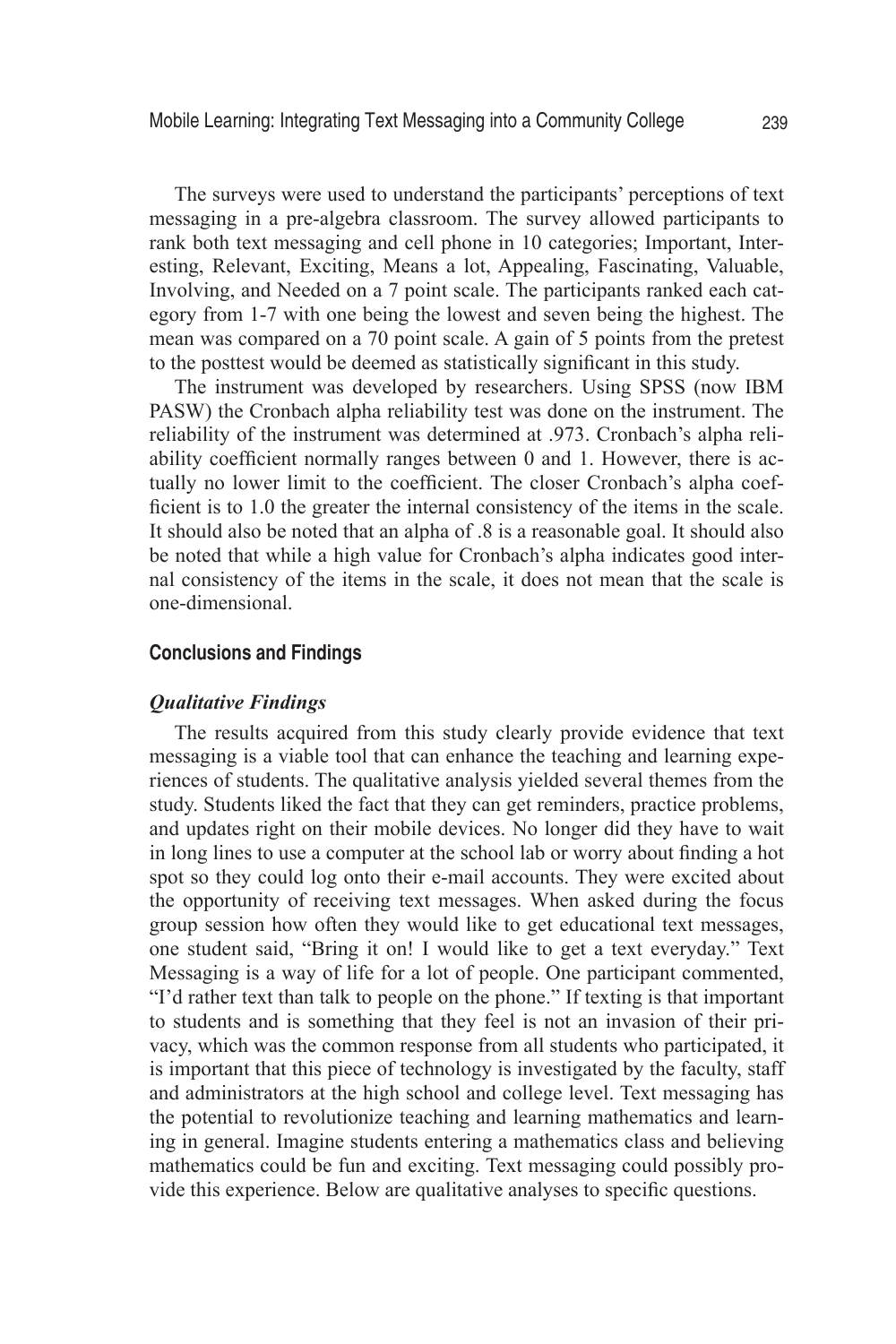## *How effective was text messaging as a tool in the Pre-Algebra course?*

Participants stated that text messaging is an effective way to remind students about quizzes, labs, and other related mathematics assignments. As Vanessa puts it, "It was helpful as far as remembering if I had a test or quiz the next day. With me working, I would tend to forget and every time I would get off work, I would see I had a text message. So, it helped me prepare for class." Some participants felt content related text messages helped them with their assignments. As Josh puts it, "the problems helped jog my memory and kept me thinking what was going on that day. I never solved the problem, but if I got a text and it was a decimal problem, I was like okay that's what we studied today." Fatima stated that mnemonics sent out via text messaging made a difference: "The sayings were good because they helped remind me how to set up formulas when solving a problem."

# *What are your perceptions of integrating text messaging in your math class?*

For the majority of the participants receiving text messages was nothing new. However, this was the first time for all students to receive text messages in an academic setting. Participants felt it was good to get text messages, especially getting practice problems. As one student put it, "The text did not make it more exciting or fun. It just helped a lot."

## *What would have made the text messaging experience more appealing to you as a student?*

Participants felt that providing actual mathematical problems with corresponding formulas would have enhanced the experience. Walter stated, "I can agree with sending formulas. Some people struggle in math. If you send problems and the formula, it takes the text a little bit further and would be helpful to a lot of kids who are having a hard time." Some participants felt that feedback via text messaging would have enhanced their experience. Thomas stated, "If you send a problem out and we sent it back and got it wrong, tell us to use a particular rule to solve the problem." Others wanted more practice problems that would help them prepare for class.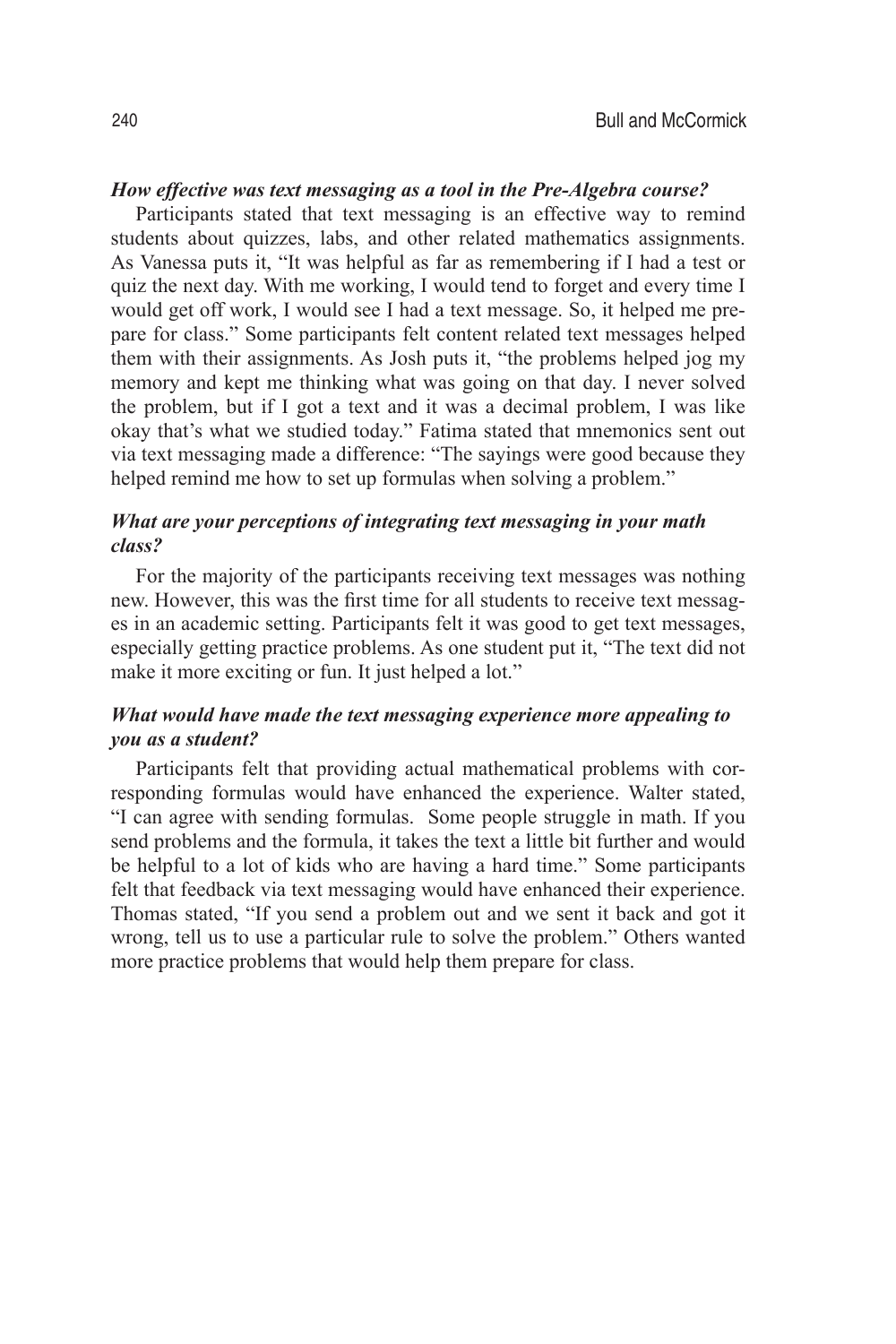| 1. Math - Reminder you have a quiz tomorrow. Be sure that you can solve a percent problem by<br>using both an equation and a proportion.                                                                                                                   |
|------------------------------------------------------------------------------------------------------------------------------------------------------------------------------------------------------------------------------------------------------------|
| 2. Math - If you would like extra help, you may stay after on Thursday in LE 14 from 2:00-4:00.<br>Bring material to work on or questions.                                                                                                                 |
| 3. Math - A tree has an 8 ft. shadow. A man places a 10 ft. ladder from the top of the tree to the<br>end of the shadow. How tall is the tree beside it with a 6 ft. shadow? Please show your work<br>and turn in tomorrow for the chance to win a frosty. |
| 4. Math - Are congruent triangles similar? Hint: Think about the definition of similar triangles.                                                                                                                                                          |
| 5. Math - Reminder: You have a test tomorrow.                                                                                                                                                                                                              |
| 6. Math - Is the following a true proportion? 5 is to 12 as 10 is to 24.                                                                                                                                                                                   |
| 7. Math - A saying we used today was "King Henry Died While Drinking Chocolate Milk." it<br>stands for kilo, hecto, deka, whole unit, deci, centi, milli.                                                                                                  |
| 8. Math - Remember the Excel lab must be done using Excel. If you do not have the program at<br>home, you can find it in the computer labs here on campus.                                                                                                 |
| 9. Math - Now is a good time to start preparing for the final. Do you know where all of you old<br>tests are?                                                                                                                                              |
| 10. Math - Remember that all assignments are not worth the same. Use the grade breakdown<br>sheet to average your grades. Also the extra lab is due tomorrow.                                                                                              |
| 11. Solve the following problem $(0.5x+7=0.2x+2.5)$ .                                                                                                                                                                                                      |
|                                                                                                                                                                                                                                                            |

## **Table 2** Sample Text Messages

# *What are the perceptions of the course instructor to the use of text messaging in her course?*

The instructor in this study felt the use of text messaging in her course both "helped and hurt" students in the following areas:

1. It helped from the standpoint of being able to send reminders to student about upcoming tests, quizzes or reminded them about lab due dates.

2. On the other hand, students became dependent on the text messaging and not on the traditional calendar, class information, or course delivery tools. She further stated, "I had students complain if I did not send a text to remind them that they had a test or quiz. In that way it hurts. Students became dependent on the text messages. I felt like they were not listening to me in class. I was resending information that we have talked about in class, posted on Blackboard, and also displayed on the calendar I provided them each month."

3. The instructor felt that she was limited as to the types of text messages she could send. She stated, "Mathematical texts are hard to send because you cannot text [use] division symbols. You cannot make fractions. There is a lot of stuff that I could not text."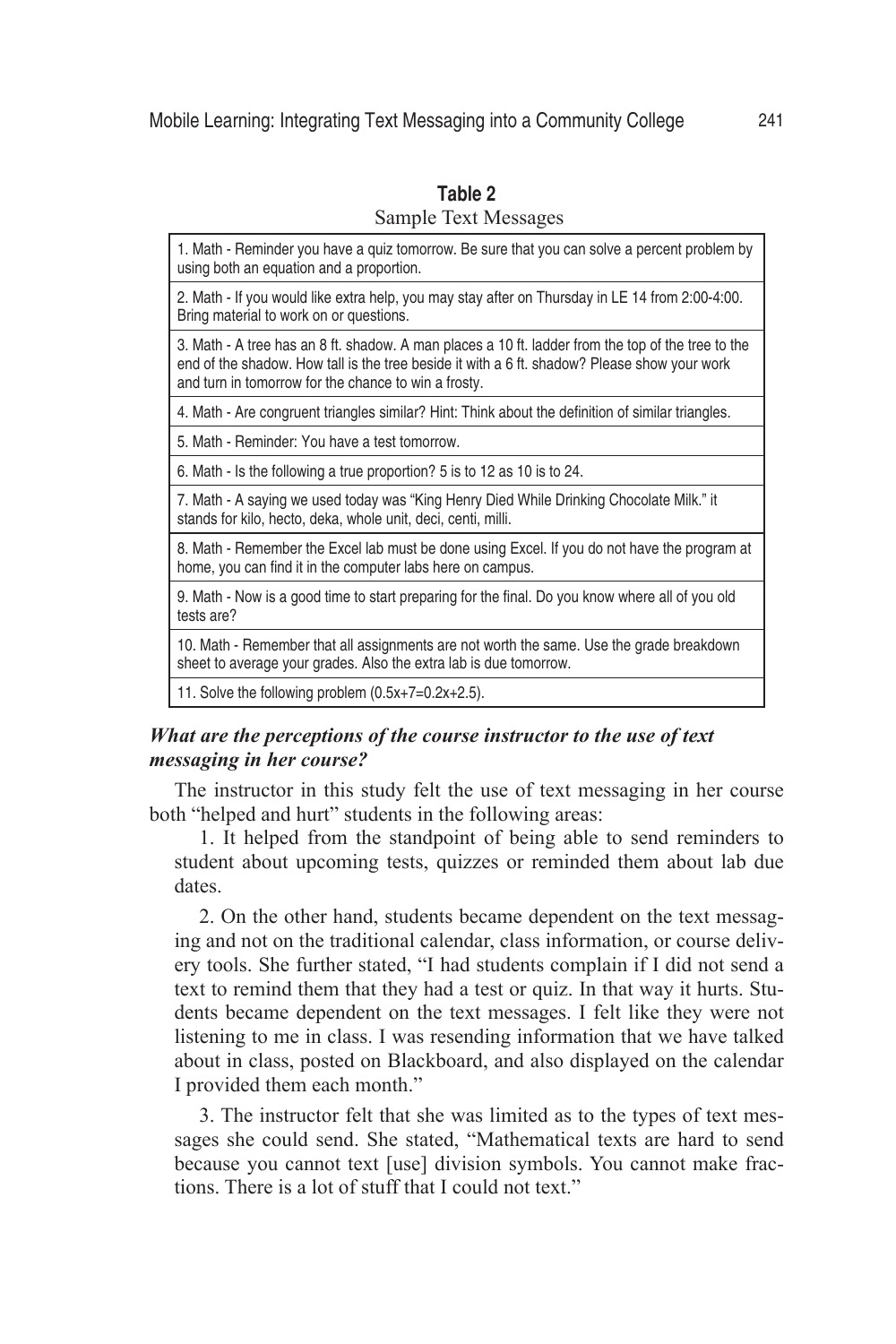4. The instructors felt that sending all the formulas via text messaging and promoting the use of cell phones in the classroom could promote cheating. As she put it, "I think about students who I have to take their cell phones away now because they are text messaging in class when they are not supposed to. I would be thinking the students may have all the formulas on their phones, which would make me worry and be concerned about students cheating on my test."

## *Quantitative Findings*

While the qualitative data did provide depth to the research with encouraging results, the quantitative data provided both limited and statistically significant findings. It was clear from the data that after the integration of text messaging, participants demonstrated a more favorable perception toward text messaging. The qualitative data yielded positive findings on the attitudes of students toward integrating text messaging as an instructional tool. In general, the research shows that students preferred text messaging over email as a form of class communication. Therefore, participants were responsive to text messaging as a form of communication. Participants were also able to separate work, social, and academic communications, and accepted text messages as an extension of their education outside the walls of the classroom.

Descriptive statistics were used to compare the means of the pre-survey and the post-survey. On a 70-point scale, the mean for the pre-survey for text messaging was 52, which shows a favorable disposition toward the use of text messaging in the algebra course. The post-survey mean was 57, which shows a significant gain of 5 point towards a more favorable disposition to the use of text messaging in their education. (See Table 3.) A gain of 5 points is statistically significant in this study.

From the analysis of Table 3, it is clear that participants felt that text messaging in education was "important" and "valuable" with the largest postsurvey mean gains of 7 points followed by "relevant," "appealing," and "involving" with post-survey mean gains of 6 points. "Needed" gained 5 points in the post-survey mean. With six out of ten categories gaining 5+ points, it is clear participants had a positive disposition to the use of text messaging in their pre-algebra course.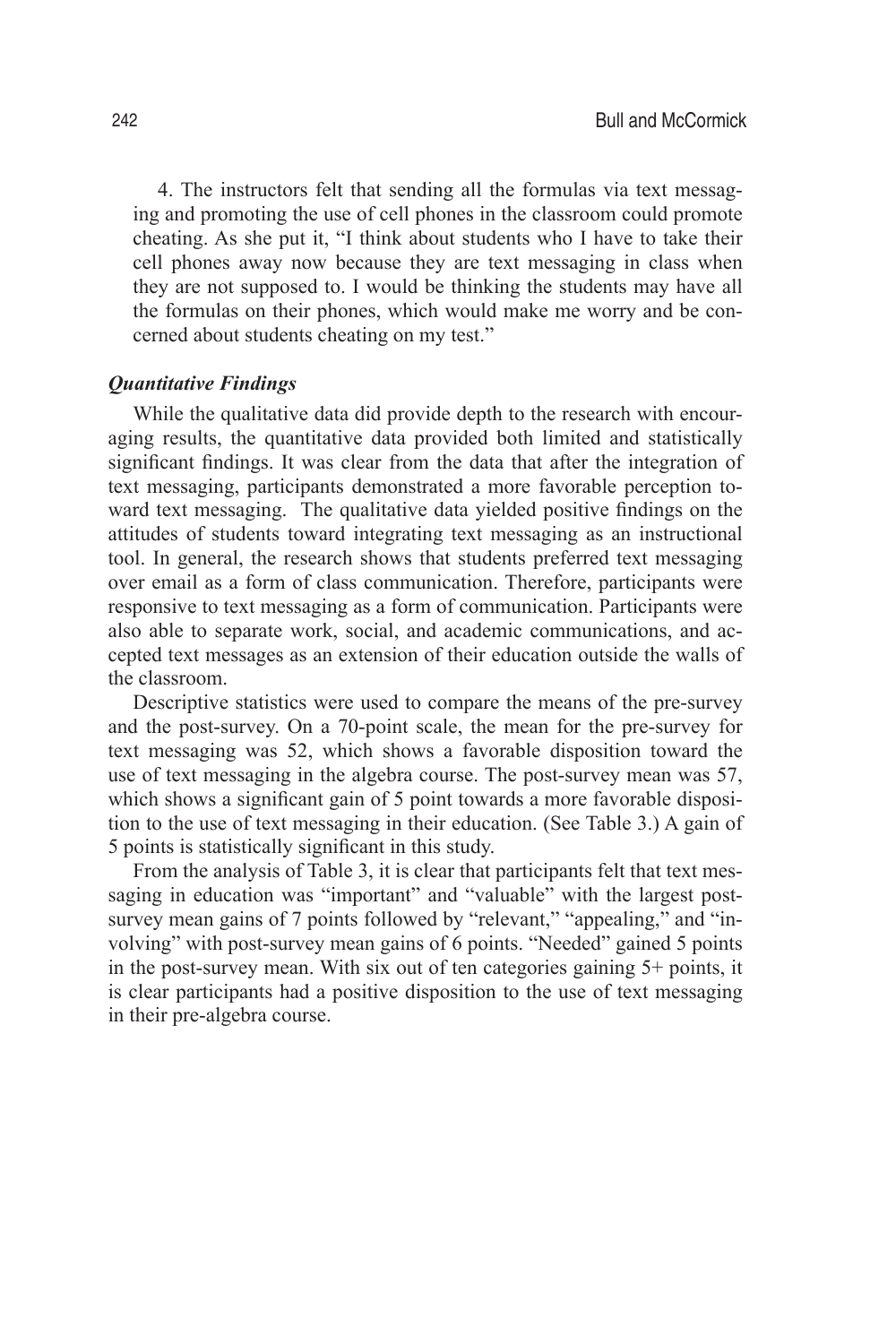| Text incode the mean becaus for I fe-and I ose-burvey on a 70 T only beare |     |      |  |  |  |
|----------------------------------------------------------------------------|-----|------|--|--|--|
| <b>Text Messaging</b>                                                      | Pre | Post |  |  |  |
| Important                                                                  | 54  | 61   |  |  |  |
| Interesting                                                                | 55  | 59   |  |  |  |
| Relevant                                                                   | 54  | 60   |  |  |  |
| Exciting                                                                   | 51  | 54   |  |  |  |
| Means a lot                                                                | 51  | 55   |  |  |  |
| Appealing                                                                  | 49  | 55   |  |  |  |
| Fascinating                                                                | 51  | 52   |  |  |  |
| Valuable                                                                   | 54  | 61   |  |  |  |
| Involving                                                                  | 53  | 59   |  |  |  |
| Needed                                                                     | 53  | 58   |  |  |  |
| <b>Total-Mean</b>                                                          | 52  | 57   |  |  |  |

**Table 3** Text Messaging Mean Scores for Pre-and Post-Survey on a 70 Point Scale

The results for the use of cell phones were not as statistically significant as those of text messaging. (See Table 4.) This could be attributed to the fact that participants use their cell phones as an everyday tool. They did not see it as a novel tool in their classroom. Also, the focus was not on the cell phone as the instructional tool, but on text messaging delivered via the cell phone.

**Table 4** Cell Phone Mean Scores for Pre- and Post-Survey on a 70 Point Scale

| Cellular Telephones | Pre | Post |
|---------------------|-----|------|
| Important           | 62  | 63   |
| Interesting         | 56  | 59   |
| Relevant            | 55  | 58   |
| Means a lot         | 57  | 56   |
| Appealing           | 54  | 56   |
| Fascinating         | 54  | 54   |
| Valuable            | 58  | 59   |
| Involving           | 53  | 58   |
| Needed              | 58  | 60   |
| <b>Total-Mean</b>   | 56  | 57   |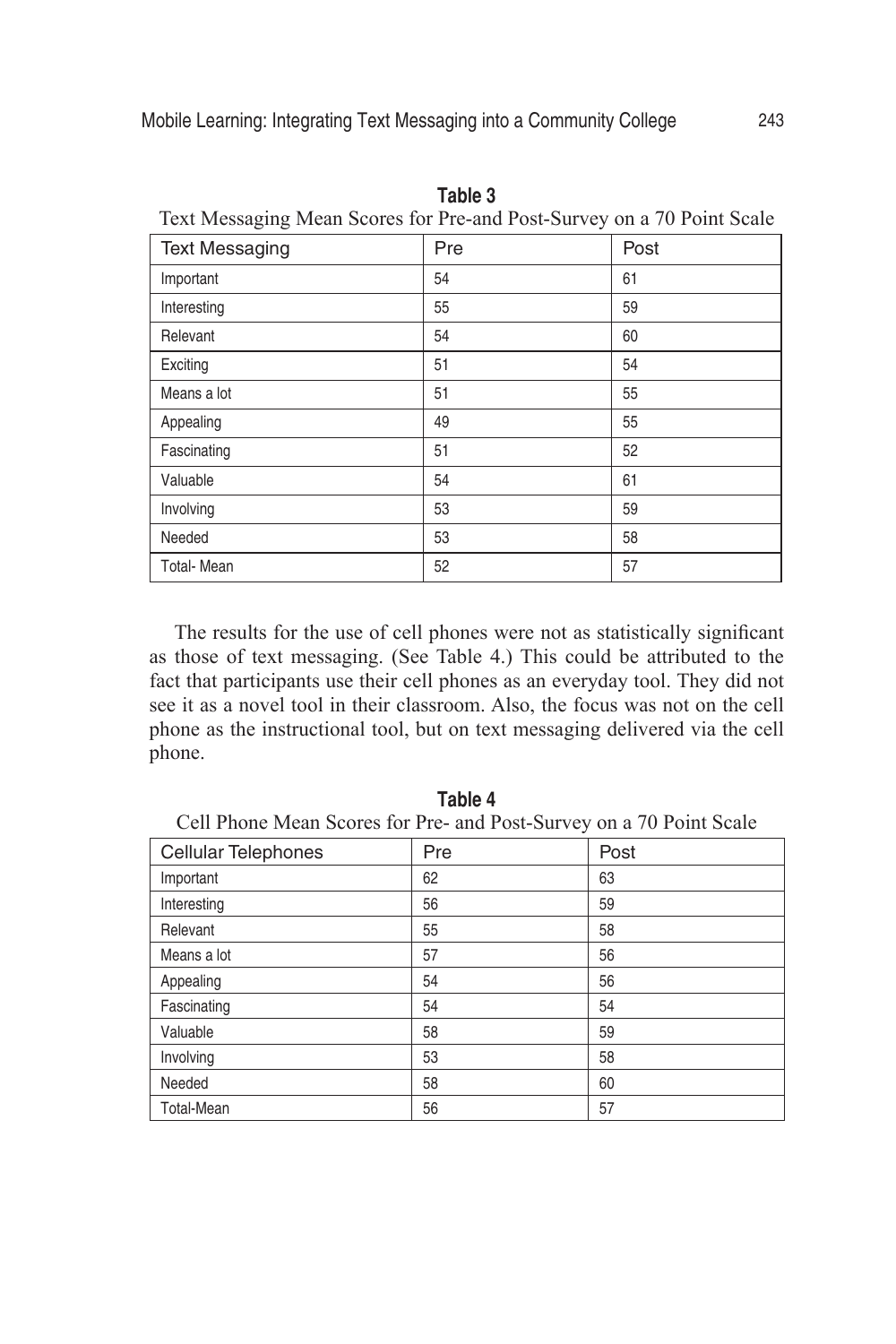For analyzing the data on cell phone use in education descriptive analysis were used to compare the means of the pre-survey and the post-survey. On a 70-point scale the mean for the pre-survey was 56, which shows a very favorable disposition toward the use of text messaging in their algebra course. However, the post-survey mean of 57 did not show a more positive disposition after the integration of text messaging. Though this was not statistically significant, it showed a positive disposition towards using cell phone in education.

## **Conclusions**

It is clear from the descriptive statistical analysis that there was a position shift from the pre survey mean to the post-survey mean towards a more favorable disposition towards use of text messaging as an instructional tool. This study is unique in that there was a favorable disposition towards the use of text messaging resulting from a one-way delivery of information from the instructor to students. Imagine what the outcome would have been if students had the opportunity to engage the instructor in a two-way text messaging communication system. The use of text messaging in instruction has great potential that we as educators have to tap into. As educators, we need to explore and continue to investigate the uses of text messaging in education. What is unique about this technology and delivery is that most students have access to the technology and expertise needed to facilitate this delivery, which means that it should be cost effective to academic institutions to put in place. The use of text messaging as the leading form of electronic communication for college students in social networking electronic environments makes this mode of delivery an appealing system to students. It is incumbent upon academic institutions to explore creative ways to facilitate instructional delivery through text messaging and conduct sustained research on its effectiveness in enhancing the intellectual climate of the institution. In as much as the findings from both qualitative and quantitative analyses in this study are very encouraging, one should be cautious in extrapolating beyond this study because of limitations. First, the sample size in the study was small. With only 33 students participating, one could expect skewed results. Second, the study was conducted within four weeks and not the entire semester. A lengthier study may have significant implications for integration. Also, the text message communication was a one-way communication from the instructor to the student. Even with these limitations the research yielded positive results on the use of text messaging instruction.